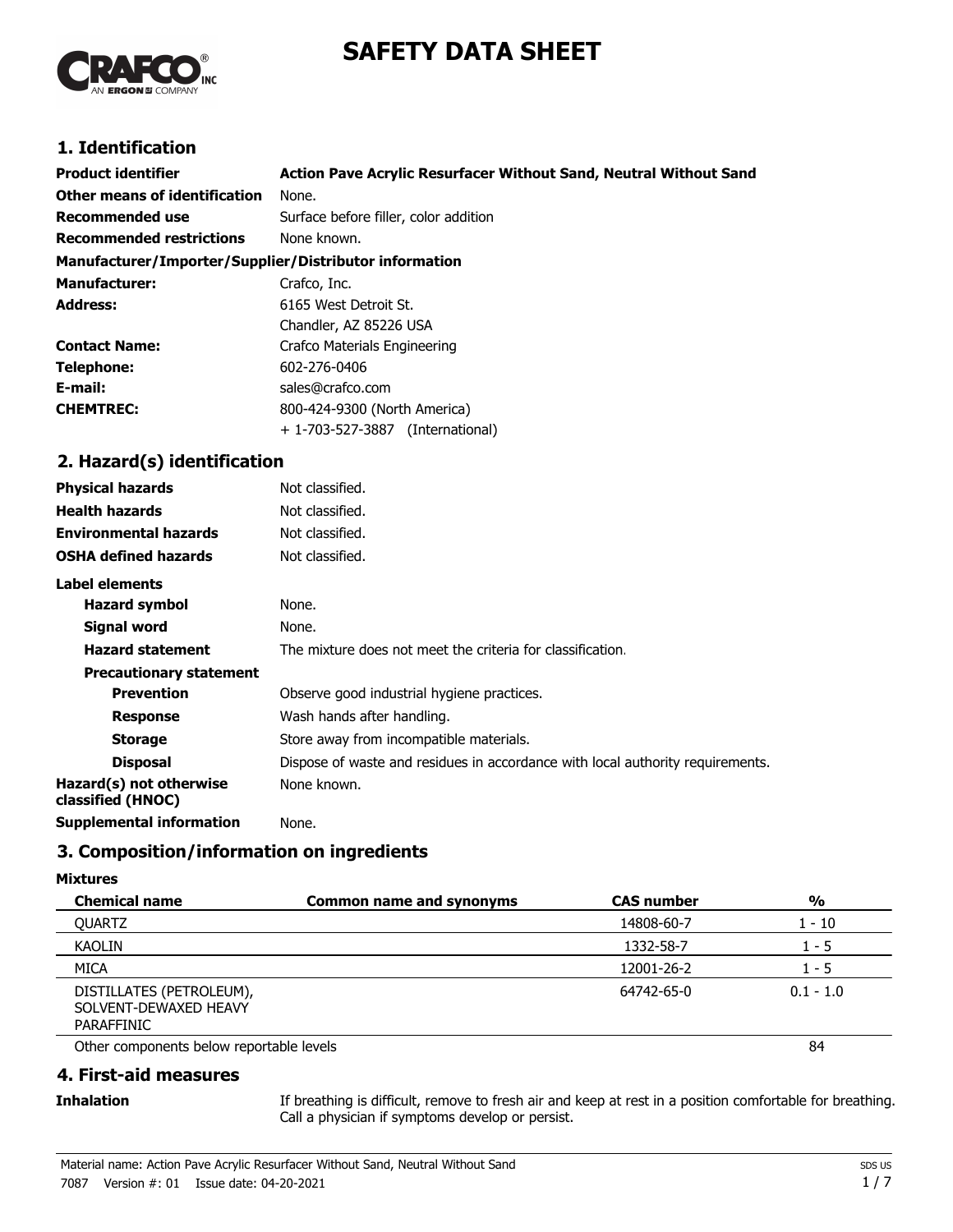| <b>Skin contact</b>                                                                 | If clothing sticks to the skin, do not remove. Lotion or hand cream may aid in the removal of<br>asphalt. Wash contact areas with soap and water. If needed, seek medical attention.                   |
|-------------------------------------------------------------------------------------|--------------------------------------------------------------------------------------------------------------------------------------------------------------------------------------------------------|
| Eye contact                                                                         | Immediately flush eyes with plenty of water for at least 15 minutes. Remove contact lenses, if<br>present and easy to do. Continue rinsing. Get medical attention if irritation develops and persists. |
| <b>Ingestion</b>                                                                    | Rinse mouth. DO NOT induce vomiting. Get medical attention immediately. If ingestion of a large<br>amount does occur, call a poison control center immediately.                                        |
| <b>Most important</b><br>symptoms/effects, acute and<br>delayed                     | Direct contact with eyes may cause temporary irritation.                                                                                                                                               |
| <b>Indication of immediate</b><br>medical attention and special<br>treatment needed | Treat symptomatically.                                                                                                                                                                                 |
| <b>General information</b>                                                          | Ensure that medical personnel are aware of the material(s) involved, and take precautions to<br>protect themselves.                                                                                    |

# **5. Fire-fighting measures**

| Suitable extinguishing media                                        | Foam. Dry chemical powder. Carbon dioxide (CO2).                                                                                                                                                                                                         |
|---------------------------------------------------------------------|----------------------------------------------------------------------------------------------------------------------------------------------------------------------------------------------------------------------------------------------------------|
| Unsuitable extinguishing<br>media                                   | Water. Do not use water jet as an extinguisher, as this will spread the fire.                                                                                                                                                                            |
| <b>Specific hazards arising from</b><br>the chemical                | During fire, gases hazardous to health may be formed.                                                                                                                                                                                                    |
| Special protective equipment<br>and precautions for<br>firefighters | Firefighters must use standard protective equipment including flame retardant coat, helmet with<br>face shield, gloves, rubber boots, and in enclosed spaces, SCBA. Structural firefighters protective<br>clothing will only provide limited protection. |
| <b>Fire fighting</b><br>equipment/instructions                      | ALWAYS stay away from tanks engulfed in flame. Fight fire from maximum distance or use<br>unmanned hose holders or monitor nozzles. Move containers from fire area if you can do so without<br>risk. In the event of fire, cool tanks with water spray.  |
| <b>Specific methods</b>                                             | In the event of fire and/or explosion do not breathe fumes. In the event of fire, cool tanks with<br>water spray.                                                                                                                                        |
| <b>General fire hazards</b>                                         | No unusual fire or explosion hazards noted.                                                                                                                                                                                                              |
|                                                                     |                                                                                                                                                                                                                                                          |

## **6. Accidental release measures**

**incompatibilities**

| <b>Personal precautions,</b><br>protective equipment and<br>emergency procedures | Keep unnecessary personnel away. Keep people away from and upwind of spill/leak. Keep out of<br>low areas. Do not touch damaged containers or spilled material unless wearing appropriate<br>protective clothing. Ventilate closed spaces before entering them. For personal protection, see<br>section 8 of the SDS.               |
|----------------------------------------------------------------------------------|-------------------------------------------------------------------------------------------------------------------------------------------------------------------------------------------------------------------------------------------------------------------------------------------------------------------------------------|
| <b>Methods and materials for</b><br>containment and cleaning up                  | This product is miscible in water.                                                                                                                                                                                                                                                                                                  |
|                                                                                  | Large Spills: Stop the flow of material, if this is without risk. Dike the spilled material, where this is<br>possible. Cover with plastic sheet to prevent spreading. Absorb in vermiculite, dry sand or earth and<br>place into containers. Prevent entry into waterways, sewer, basements or confined areas.                     |
|                                                                                  | Small Spills: Wipe up with absorbent material (e.g. cloth, fleece). Clean surface thoroughly to<br>remove residual contamination.                                                                                                                                                                                                   |
|                                                                                  | Never return spills to original containers for re-use. Absorb or cover with dry earth, sand or other<br>non-combustible material and transfer to containers. Ventilate area and avoid breathing vapors or<br>mist. For large spills, dike far ahead of liquid spill for later disposal. Do not release into sewers or<br>waterways. |
| <b>Environmental precautions</b>                                                 | Avoid discharge into drains, water courses or onto the ground.                                                                                                                                                                                                                                                                      |
| 7. Handling and storage                                                          |                                                                                                                                                                                                                                                                                                                                     |
| <b>Precautions for safe handling</b>                                             | Good personal hygiene is necessary. Wash hands and contaminated areas with water and soap<br>before leaving the work site.                                                                                                                                                                                                          |
| <b>Conditions for safe storage,</b><br>including any                             | Do not allow material to freeze.                                                                                                                                                                                                                                                                                                    |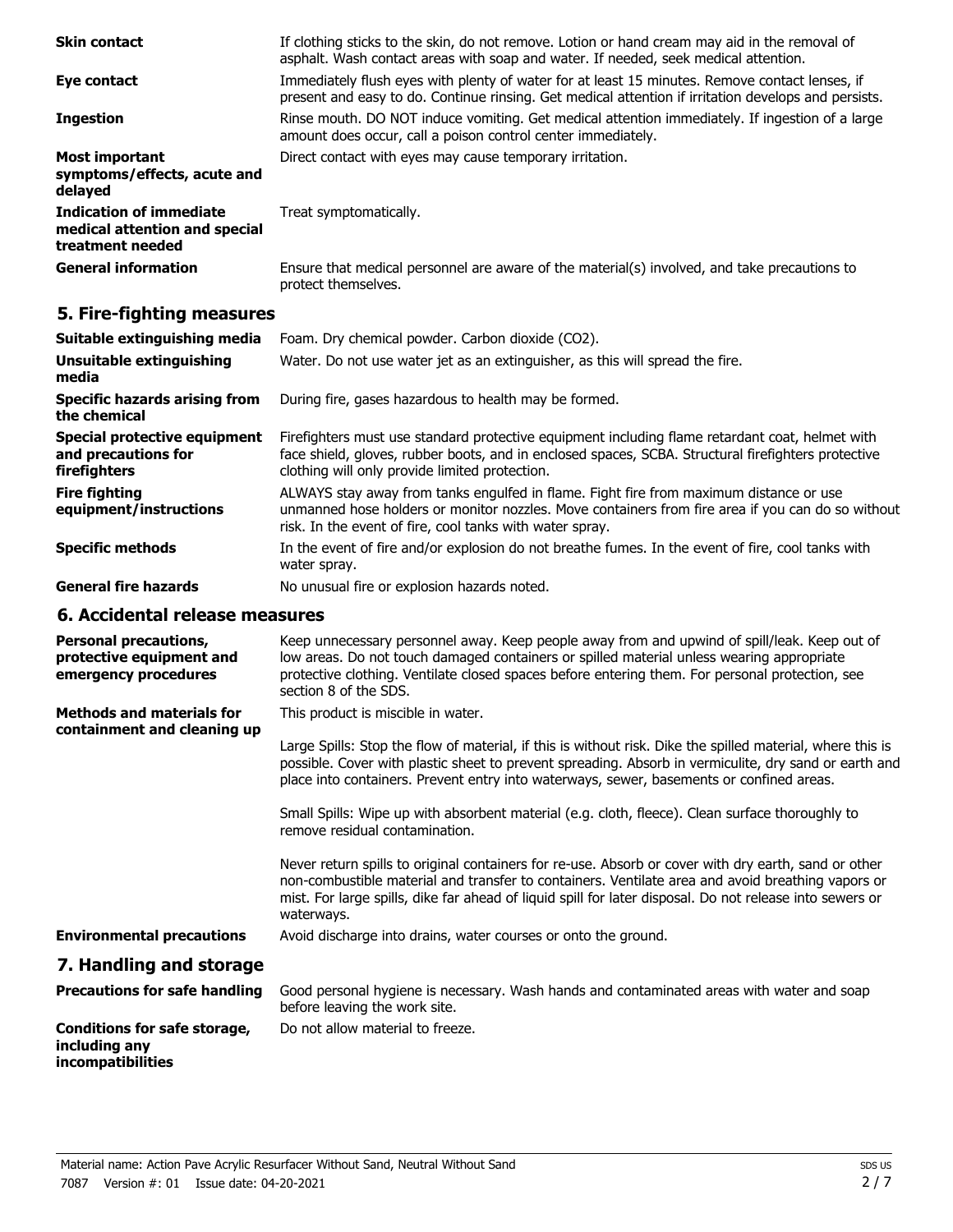# **8. Exposure controls/personal protection**

### **Occupational exposure limits**

### **US. OSHA Table Z-1 Limits for Air Contaminants (29 CFR 1910.1000)**

| <b>Components</b>                                                                             | <b>Type</b>                                                                                                                                                   | <b>Value</b>                                                                                      | Form                 |
|-----------------------------------------------------------------------------------------------|---------------------------------------------------------------------------------------------------------------------------------------------------------------|---------------------------------------------------------------------------------------------------|----------------------|
| <b>DISTILLATES</b><br>(PETROLEUM),<br>SOLVENT-DEWAXED HEAVY<br>PARAFFINIC (CAS<br>64742-65-0) | PEL                                                                                                                                                           | $5$ mg/m $3$                                                                                      | Mist.                |
|                                                                                               |                                                                                                                                                               | 2000 mg/m3                                                                                        |                      |
|                                                                                               |                                                                                                                                                               | 500 ppm                                                                                           |                      |
| KAOLIN (CAS 1332-58-7)                                                                        | PEL                                                                                                                                                           | 5 mg/m $3$                                                                                        | Respirable fraction. |
|                                                                                               |                                                                                                                                                               | $15 \text{ mg/m}$                                                                                 | Total dust.          |
| QUARTZ (CAS 14808-60-7)                                                                       | PEL                                                                                                                                                           | $0.05$ mg/m3                                                                                      | Respirable dust.     |
| US. OSHA Table Z-3 (29 CFR 1910.1000)<br><b>Components</b>                                    | <b>Type</b>                                                                                                                                                   | <b>Value</b>                                                                                      | <b>Form</b>          |
| KAOLIN (CAS 1332-58-7)                                                                        | <b>TWA</b>                                                                                                                                                    | 5 mg/m $3$                                                                                        | Respirable fraction. |
|                                                                                               |                                                                                                                                                               | 15 mg/m3                                                                                          | Total dust.          |
|                                                                                               |                                                                                                                                                               | 50 mppcf                                                                                          | Total dust.          |
|                                                                                               |                                                                                                                                                               | 15 mppcf                                                                                          | Respirable fraction. |
| MICA (CAS 12001-26-2)                                                                         | <b>TWA</b>                                                                                                                                                    | 20 mppcf                                                                                          |                      |
| QUARTZ (CAS 14808-60-7)                                                                       | <b>TWA</b>                                                                                                                                                    | $0.1$ mg/m3                                                                                       | Respirable.          |
|                                                                                               |                                                                                                                                                               | 2.4 mppcf                                                                                         | Respirable.          |
|                                                                                               |                                                                                                                                                               |                                                                                                   |                      |
| <b>US. ACGIH Threshold Limit Values</b><br><b>Components</b>                                  | <b>Type</b>                                                                                                                                                   | <b>Value</b>                                                                                      | <b>Form</b>          |
| KAOLIN (CAS 1332-58-7)                                                                        | <b>TWA</b>                                                                                                                                                    | $2$ mg/m $3$                                                                                      | Respirable fraction. |
| MICA (CAS 12001-26-2)                                                                         | <b>TWA</b>                                                                                                                                                    | $3$ mg/m $3$                                                                                      | Respirable fraction. |
| QUARTZ (CAS 14808-60-7)                                                                       | <b>TWA</b>                                                                                                                                                    | $0.025$ mg/m3                                                                                     | Respirable fraction. |
| US. NIOSH: Pocket Guide to Chemical Hazards                                                   |                                                                                                                                                               |                                                                                                   |                      |
| <b>Components</b>                                                                             | <b>Type</b>                                                                                                                                                   | <b>Value</b>                                                                                      | <b>Form</b>          |
| <b>DISTILLATES</b><br>(PETROLEUM),<br>SOLVENT-DEWAXED HEAVY<br>PARAFFINIC (CAS<br>64742-65-0) | Ceiling                                                                                                                                                       | 1800 mg/m3                                                                                        |                      |
|                                                                                               | <b>STEL</b>                                                                                                                                                   | 10 mg/m3                                                                                          | Mist.                |
| KAOLIN (CAS 1332-58-7)                                                                        | <b>TWA</b>                                                                                                                                                    | 5 mg/m $3$                                                                                        | Respirable.          |
|                                                                                               |                                                                                                                                                               | $10$ mg/m $3$                                                                                     | Total                |
| MICA (CAS 12001-26-2)                                                                         | <b>TWA</b>                                                                                                                                                    | $3$ mg/m $3$                                                                                      | Respirable.          |
| QUARTZ (CAS 14808-60-7)                                                                       | <b>TWA</b>                                                                                                                                                    | $0.05$ mg/m3                                                                                      | Respirable dust.     |
| <b>Biological limit values</b>                                                                | No biological exposure limits noted for the ingredient(s).                                                                                                    |                                                                                                   |                      |
| <b>Appropriate engineering</b><br>controls                                                    | Provide adequate ventilation, including appropriate local extraction, to ensure that the defined<br>occupational exposure limit is not exceeded.              |                                                                                                   |                      |
|                                                                                               | Individual protection measures, such as personal protective equipment                                                                                         |                                                                                                   |                      |
| <b>Eye/face protection</b>                                                                    | Wear safety glasses; chemical goggles (if splashing is possible).                                                                                             |                                                                                                   |                      |
| <b>Skin protection</b>                                                                        |                                                                                                                                                               |                                                                                                   |                      |
| <b>Hand protection</b>                                                                        | gloves.                                                                                                                                                       | Chemical resistant gloves are recommended. If contact with forearms is likely wear gauntlet style |                      |
| <b>Other</b>                                                                                  | Wear appropriate clothing to prevent any possibility of liquid contact and repeated or prolonged<br>vapor contact. Plastic or rubber gloves, apron and boots. |                                                                                                   |                      |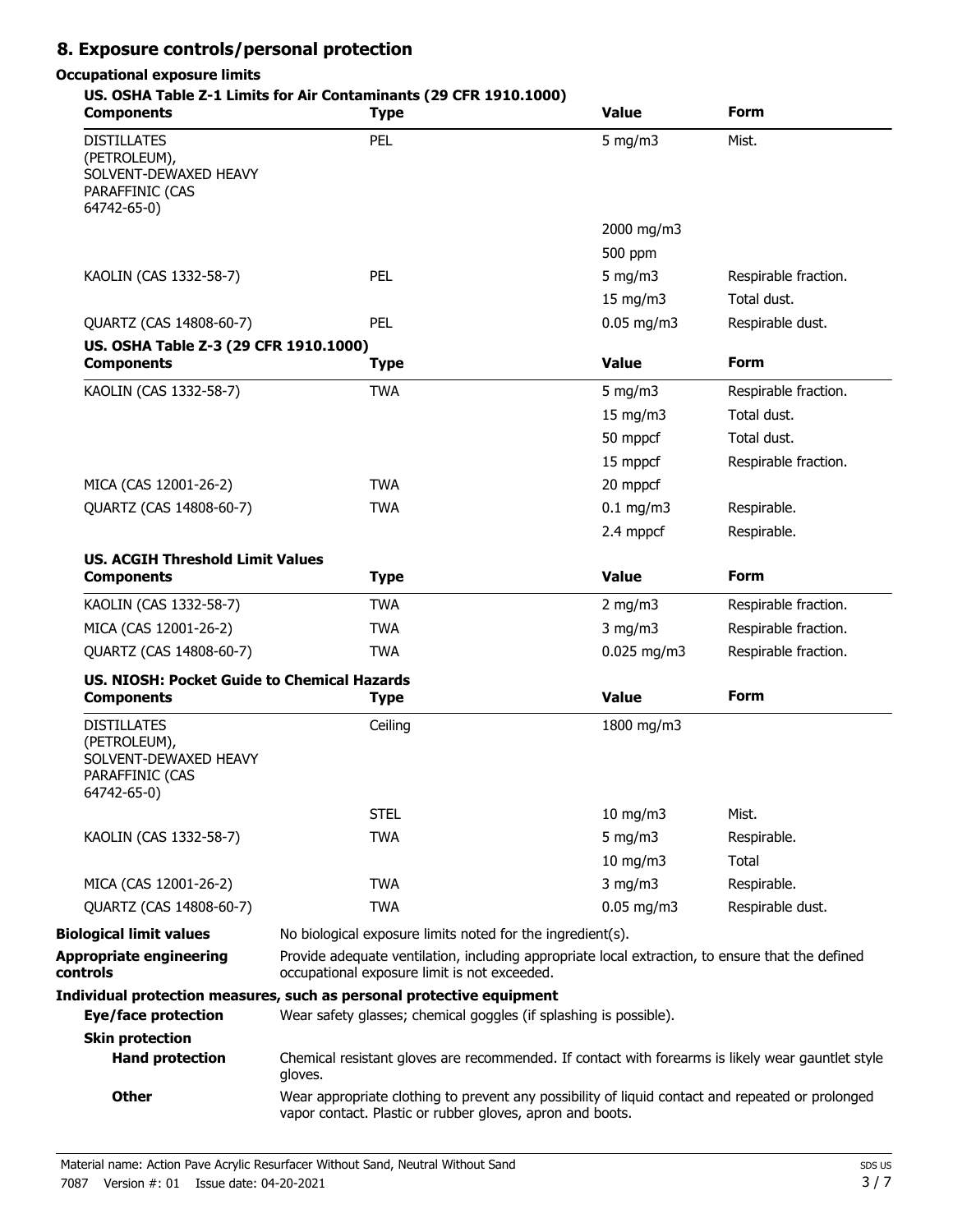| <b>Respiratory protection</b>     | When workers are facing concentrations above the exposure limit they must use appropriate<br>certified respirators.                                                                                                         |
|-----------------------------------|-----------------------------------------------------------------------------------------------------------------------------------------------------------------------------------------------------------------------------|
| <b>Thermal hazards</b>            | Wear appropriate thermal protective clothing, when necessary.                                                                                                                                                               |
| General hygiene<br>considerations | Always observe good personal hygiene measures, such as washing after handling the material and<br>before eating, drinking, and/or smoking. Routinely wash work clothing and protective equipment to<br>remove contaminants. |

# **9. Physical and chemical properties**

| <b>Appearance</b>                                   |                |
|-----------------------------------------------------|----------------|
| <b>Physical state</b>                               | Liquid.        |
| Form                                                | Liquid.        |
| Color                                               | Not available. |
| Odor                                                | Not available. |
| <b>Odor threshold</b>                               | Not available. |
| рH                                                  | Not available. |
| <b>Melting point/freezing point</b>                 | Not available. |
| <b>Initial boiling point and</b><br>boiling range   | Not available. |
| <b>Flash point</b>                                  | Not available. |
| <b>Evaporation rate</b>                             | Not available. |
| <b>Flammability (solid, gas)</b>                    | Not available. |
| <b>Upper/lower flammability or explosive limits</b> |                |
| <b>Flammability limit - lower</b><br>(9/6)          | Not available. |
| <b>Flammability limit -</b><br>upper $(% )$         | Not available. |
| <b>Explosive limit - lower</b><br>(%)               | Not available. |
| <b>Explosive limit - upper</b><br>(%)               | Not available. |
| <b>Vapor pressure</b>                               | Not available. |
| <b>Vapor density</b>                                | Not available. |
| <b>Relative density</b>                             | Not available. |
| Solubility(ies)                                     |                |
| Solubility (water)                                  | Not available. |
| <b>Partition coefficient</b><br>(n-octanol/water)   | Not available. |
| <b>Auto-ignition temperature</b>                    | Not available. |
| <b>Decomposition temperature</b>                    | Not available. |
| <b>Viscosity</b>                                    | Not available. |

# **10. Stability and reactivity**

| <b>Reactivity</b>                            | The product is stable and non-reactive under normal conditions of use, storage and transport                                                              |  |
|----------------------------------------------|-----------------------------------------------------------------------------------------------------------------------------------------------------------|--|
| <b>Chemical stability</b>                    | Stable under normal temperature conditions.                                                                                                               |  |
| <b>Possibility of hazardous</b><br>reactions | Hazardous polymerization does not occur.                                                                                                                  |  |
| <b>Conditions to avoid</b>                   | Avoid temperatures exceeding the flash point. Contact with incompatible materials. Do not overheat<br>product.                                            |  |
| Incompatible materials                       | Strong oxidizing agents.                                                                                                                                  |  |
| <b>Hazardous decomposition</b><br>products   | Upon decomposition, this product may yield sulfur dioxide, carbon monoxide, carbon dioxide and/or<br>low molecular weight hydrocarbons. Hydrogen sulfide. |  |

# **11. Toxicological information**

# **Information on likely routes of exposure**

**Inhalation** Prolonged inhalation may be harmful.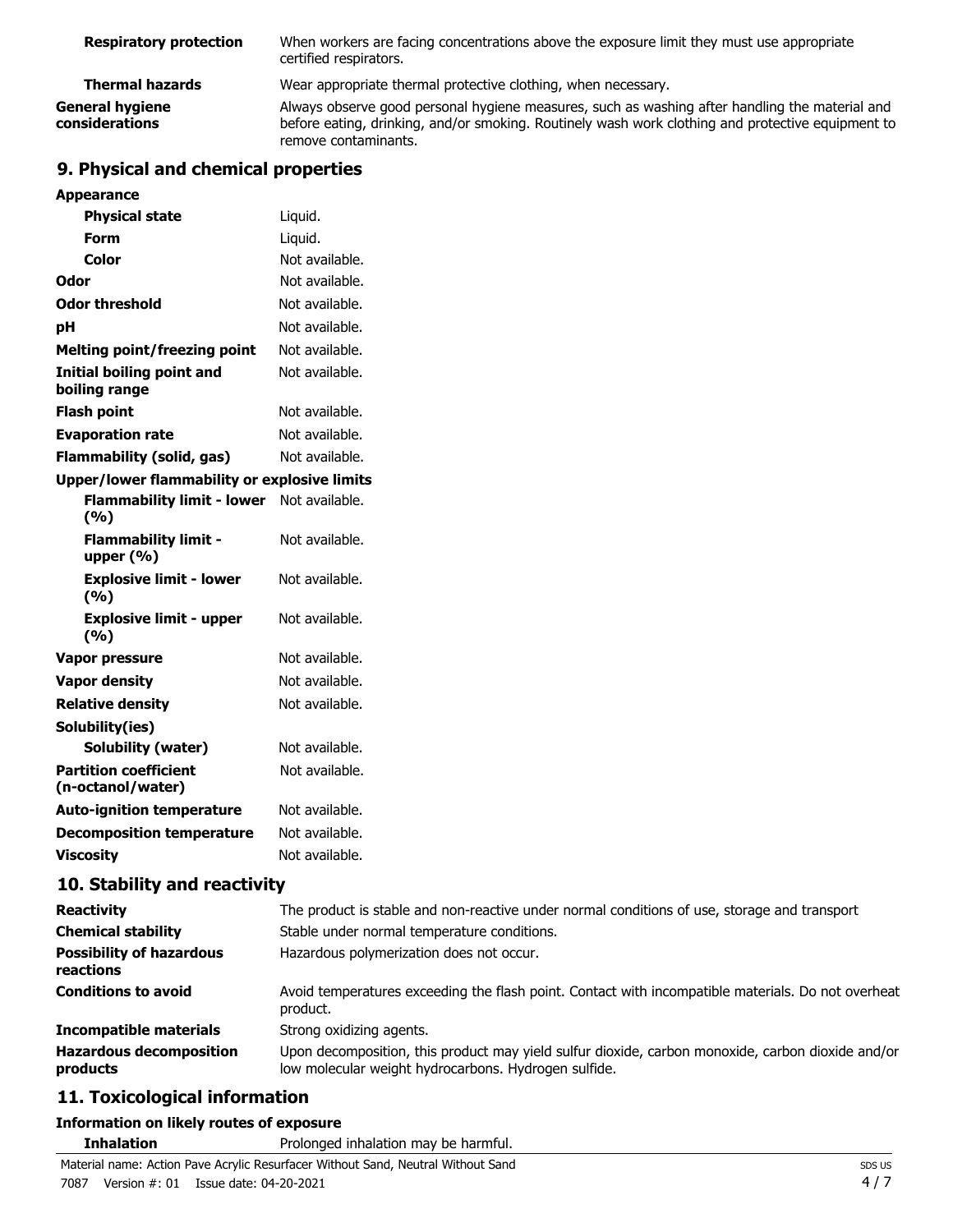| <b>Components</b>                                                                  | <b>Species</b>                                           | <b>Test Results</b> |  |
|------------------------------------------------------------------------------------|----------------------------------------------------------|---------------------|--|
| <b>Acute toxicity</b>                                                              |                                                          |                     |  |
| Information on toxicological effects                                               |                                                          |                     |  |
| Symptoms related to the<br>physical, chemical and<br>toxicological characteristics | Direct contact with eyes may cause temporary irritation. |                     |  |
| <b>Ingestion</b>                                                                   | Expected to be a low ingestion hazard.                   |                     |  |
| Eye contact                                                                        | May be irritating to eyes.                               |                     |  |
| <b>Skin contact</b>                                                                | No adverse effects due to skin contact are expected.     |                     |  |
|                                                                                    |                                                          |                     |  |

| KAOLIN (CAS 1332-58-7)                                       |                                                                                                                                                             |                               |  |
|--------------------------------------------------------------|-------------------------------------------------------------------------------------------------------------------------------------------------------------|-------------------------------|--|
| <b>Acute</b>                                                 |                                                                                                                                                             |                               |  |
| <b>Dermal</b>                                                |                                                                                                                                                             |                               |  |
| LD50                                                         | Rat                                                                                                                                                         | $> 5000$ mg/kg                |  |
| Oral                                                         |                                                                                                                                                             |                               |  |
| LD50                                                         | Rat                                                                                                                                                         | $> 5000$ mg/kg                |  |
|                                                              | * Estimates for product may be based on additional component data not shown.                                                                                |                               |  |
| <b>Skin corrosion/irritation</b>                             | Prolonged skin contact may cause temporary irritation.                                                                                                      |                               |  |
| Serious eye damage/eye<br><b>irritation</b>                  | May be irritating to eyes.                                                                                                                                  |                               |  |
| Respiratory or skin sensitization                            |                                                                                                                                                             |                               |  |
| <b>Respiratory sensitization</b>                             | Not available.                                                                                                                                              |                               |  |
| <b>Skin sensitization</b>                                    | May cause skin disorders if contact is repeated or prolonged.                                                                                               |                               |  |
| <b>Germ cell mutagenicity</b>                                | No data available to indicate product or any components present at greater than 0.1% are<br>mutagenic or genotoxic.                                         |                               |  |
| Carcinogenicity                                              | This product contains crystalline silica. Silica is a known carcinogen; however in this encapsulated<br>form the normal routes of exposure are unavailable. |                               |  |
|                                                              | <b>IARC Monographs. Overall Evaluation of Carcinogenicity</b>                                                                                               |                               |  |
| QUARTZ (CAS 14808-60-7)                                      | OSHA Specifically Regulated Substances (29 CFR 1910.1001-1052)                                                                                              | 1 Carcinogenic to humans.     |  |
| QUARTZ (CAS 14808-60-7)                                      |                                                                                                                                                             | Cancer                        |  |
|                                                              | US. National Toxicology Program (NTP) Report on Carcinogens                                                                                                 |                               |  |
| QUARTZ (CAS 14808-60-7)                                      |                                                                                                                                                             | Known To Be Human Carcinogen. |  |
| <b>Reproductive toxicity</b>                                 | Not classified.                                                                                                                                             |                               |  |
| <b>Specific target organ toxicity</b><br>- single exposure   | Not classified.                                                                                                                                             |                               |  |
| <b>Specific target organ toxicity</b><br>- repeated exposure | Not classified.                                                                                                                                             |                               |  |
| <b>Aspiration hazard</b>                                     | Not available.                                                                                                                                              |                               |  |
| <b>Chronic effects</b>                                       | Prolonged exposure may cause chronic effects.                                                                                                               |                               |  |
| <b>Further information</b>                                   | This product has no known adverse effect on human health.                                                                                                   |                               |  |
| 12. Ecological information                                   |                                                                                                                                                             |                               |  |

| <b>Ecotoxicity</b>               | Not expected to be harmful to aquatic organisms.                                                                                                                                           |
|----------------------------------|--------------------------------------------------------------------------------------------------------------------------------------------------------------------------------------------|
| Persistence and degradability    | No data is available on the degradability of this product.                                                                                                                                 |
| <b>Bioaccumulative potential</b> | No data available.                                                                                                                                                                         |
| <b>Mobility in soil</b>          | No data available.                                                                                                                                                                         |
| Other adverse effects            | No other adverse environmental effects (e.g. ozone depletion, photochemical ozone creation<br>potential, endocrine disruption, global warming potential) are expected from this component. |

# **13. Disposal considerations**

| <b>Disposal instructions</b> |  |
|------------------------------|--|
|------------------------------|--|

Collect and reclaim or dispose in sealed containers at licensed waste disposal site. Dispose in accordance with all applicable regulations. No components are identified as hazardous wastes. Disposal recommendations are based on uncontaminated material.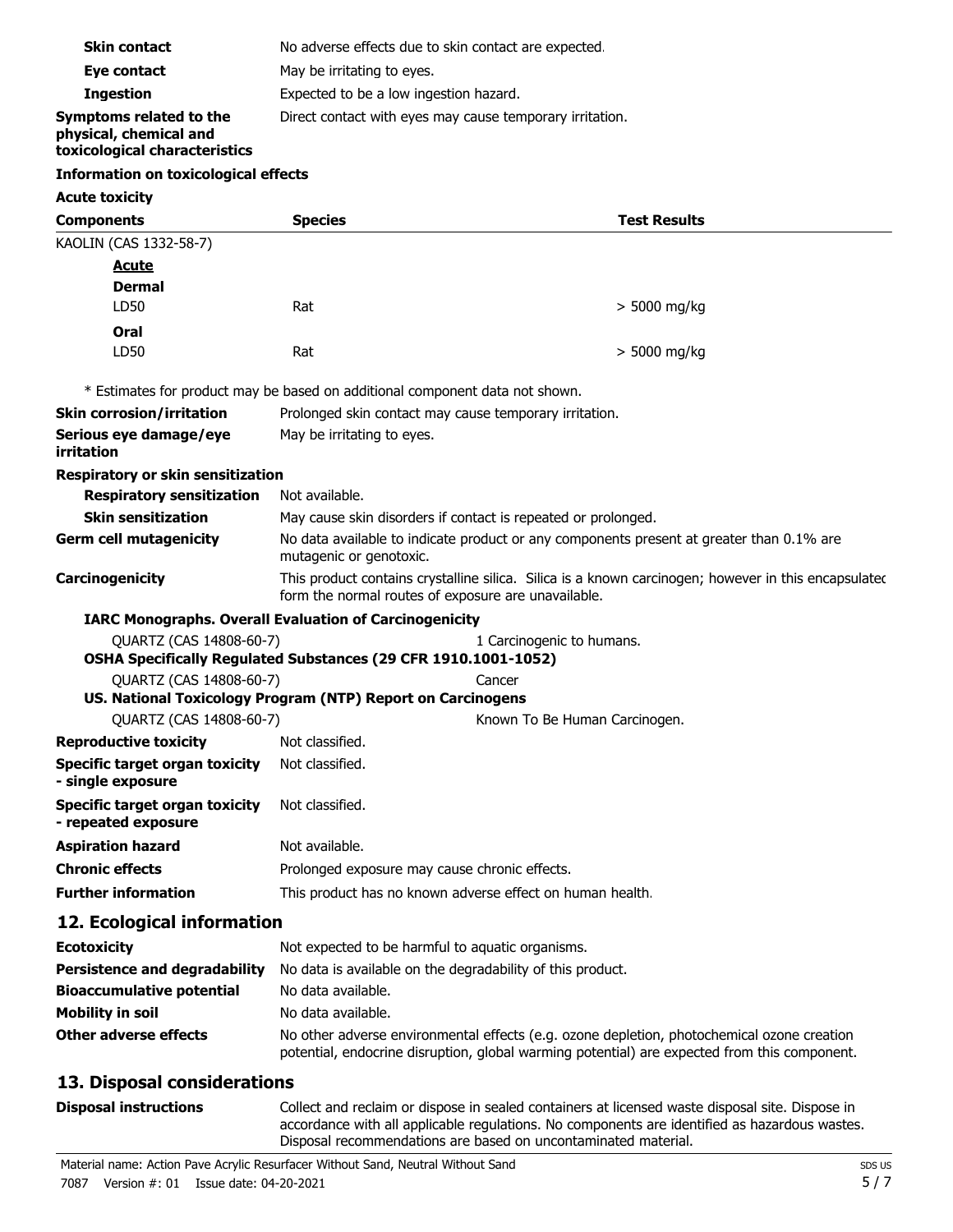| Local disposal regulations               | Dispose in accordance with all applicable regulations.                                                                                                                                                                                                                        |
|------------------------------------------|-------------------------------------------------------------------------------------------------------------------------------------------------------------------------------------------------------------------------------------------------------------------------------|
| Hazardous waste code                     | The waste code should be assigned in discussion between the user, the producer and the waste<br>disposal company. Not applicable.                                                                                                                                             |
| Waste from residues /<br>unused products | Dispose of in accordance with local regulations. Empty containers or liners may retain some product<br>residues. This material and its container must be disposed of in a safe manner (see: Disposal<br>instructions). Avoid discharge into water courses or onto the ground. |
| <b>Contaminated packaging</b>            | Empty containers should be taken to an approved waste handling site for recycling or disposal.<br>Since emptied containers may retain product residue, follow label warnings even after container is<br>emptied.                                                              |

### **14. Transport information**

#### **DOT**

Not regulated as dangerous goods.

#### **IATA**

Not regulated as dangerous goods.

#### **IMDG**

Not regulated as dangerous goods.

#### **Transport in bulk according to** Not available. **Annex II of MARPOL 73/78 and the IBC Code**

### **15. Regulatory information**

### **US federal regulations** All components are on the U.S. EPA TSCA Inventory List.

**TSCA Section 12(b) Export Notification (40 CFR 707, Subpt. D)**

Not regulated.

# **CERCLA Hazardous Substance List (40 CFR 302.4)**

Not listed.

**SARA 304 Emergency release notification**

Not regulated.

**OSHA Specifically Regulated Substances (29 CFR 1910.1001-1052)**

QUARTZ (CAS 14808-60-7) Cancer

lung effects immune system effects kidney effects

#### **Superfund Amendments and Reauthorization Act of 1986 (SARA)**

#### **SARA 302 Extremely hazardous substance**

Not listed.

**SARA 311/312** No **Hazardous chemical**

# **SARA 313 (TRI reporting)**

Not regulated.

### **Other federal regulations**

**Clean Air Act (CAA) Section 112 Hazardous Air Pollutants (HAPs) List**

Not regulated.

**Clean Air Act (CAA) Section 112(r) Accidental Release Prevention (40 CFR 68.130)**

Not regulated.

**Safe Drinking Water Act** Not regulated. **(SDWA)**

**US state regulations**

### **California Proposition 65**



**WARNING:** WARNING: This product contains a chemical known to the State of California to cause cancer.

#### **California Proposition 65 - CRT: Listed date/Carcinogenic substance**

QUARTZ (CAS 14808-60-7) Listed: October 1, 1988

Material name: Action Pave Acrylic Resurfacer Without Sand, Neutral Without Sand 7087 Version #: 01 Issue date: 04-20-2021